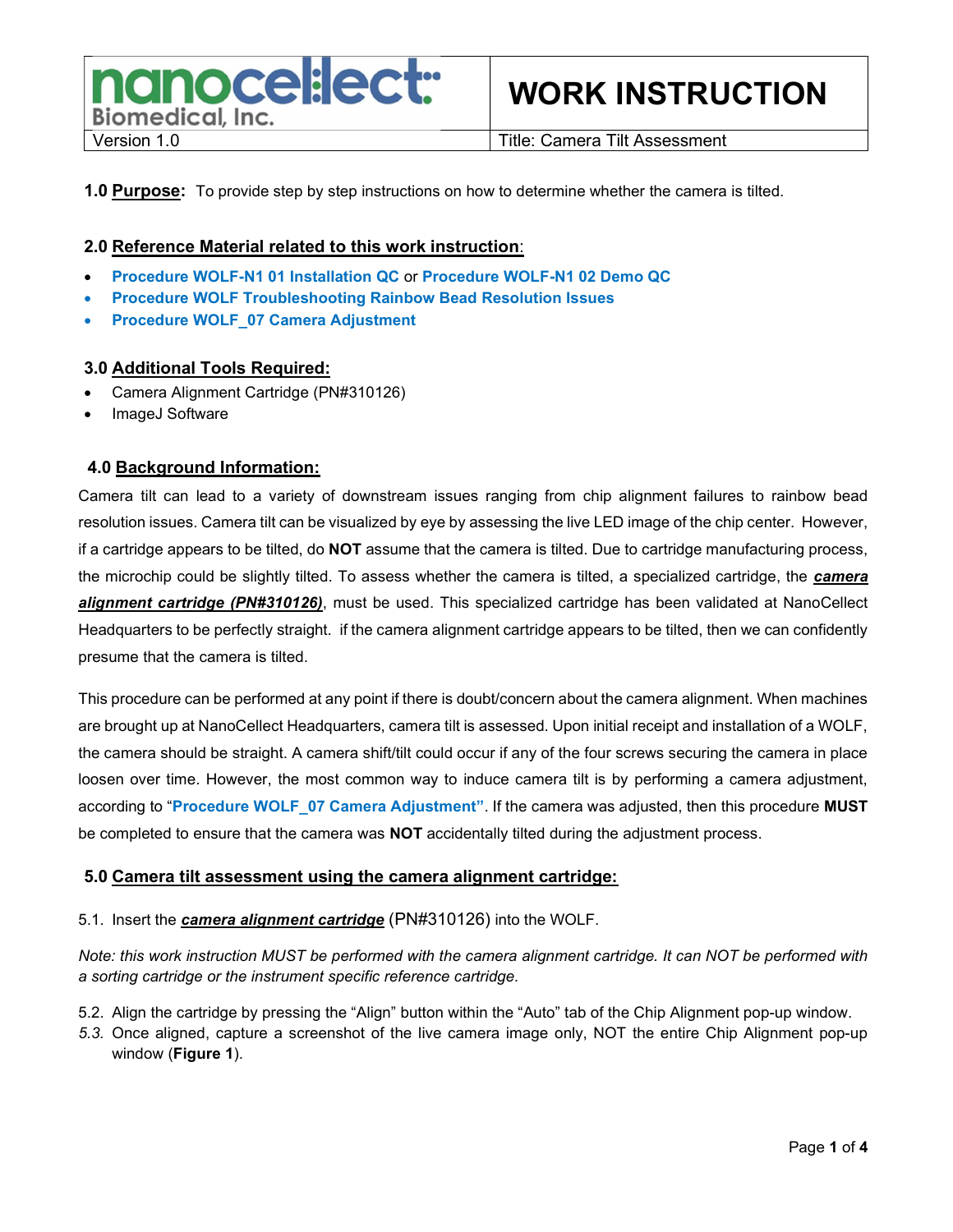### nanocel:lect: **Biomedical, Inc.**

## WORK INSTRUCTION

Version 1.0 **Title: Camera Tilt Assessment** 

Note: the screenshot should only encompass the chip center image, and NOT the chip map, control arrows etc.

### Figure 1. Acquire screenshot of aligned camera alignment cartridge.

When acquiring a screenshot of the chip center of the camera alignment cartridge, make sure to only acquire the live camera image, not the entire Chip Alignment pop-up window.



- 5.4. Save the image.
- 5.5. Open ImageJ software.
- 5.6. Within ImageJ, open the image file by selecting "Open" under the "File" tab on the menu bar. Within the resulting pop-up window, select the appropriate image file (Figure 2).

### Figure 2. Opening image files on ImageJ

Select "Open" under the "File" tab on the menu bar to open the image of the chip center in ImageJ. Image  $\times$ File Edit Image Process Analyze Plugins Window Help  $\mathsf{A} \setminus \mathsf{A}$   $\mathsf{B}$   $\mathsf{C}$   $\mathsf{D}$   $\mathsf{C}$   $\mathsf{D}$   $\mathsf{B}$   $\mathsf{B}$ Ne it click to switch) Open  $Ctrl + O$ **Open Next CITI+SNIT+O 图 Open** Open Samples Look in: Camera Alignment Cartridge V FOCE Open Recent  $\ddot{\phantom{1}}$ ¥ Import  $\nabla$ 矛 **Show Folder** Quick acces Close  $Ctrl+W$ Desktop Ctrl+Shift+W **Close All** camera alignment<br>cartridge es. Save  $Ctrl + S$ Libraries Save As  $\Box$ Revert Ctrl+Shift+R This PC Page Setup... r S Network Print...  $Ctrl + P$ Quit File name camera alignment cartridge ⊡ Open Files of type All Files (\*.\*)  $\overline{\phantom{0}}$ Cancel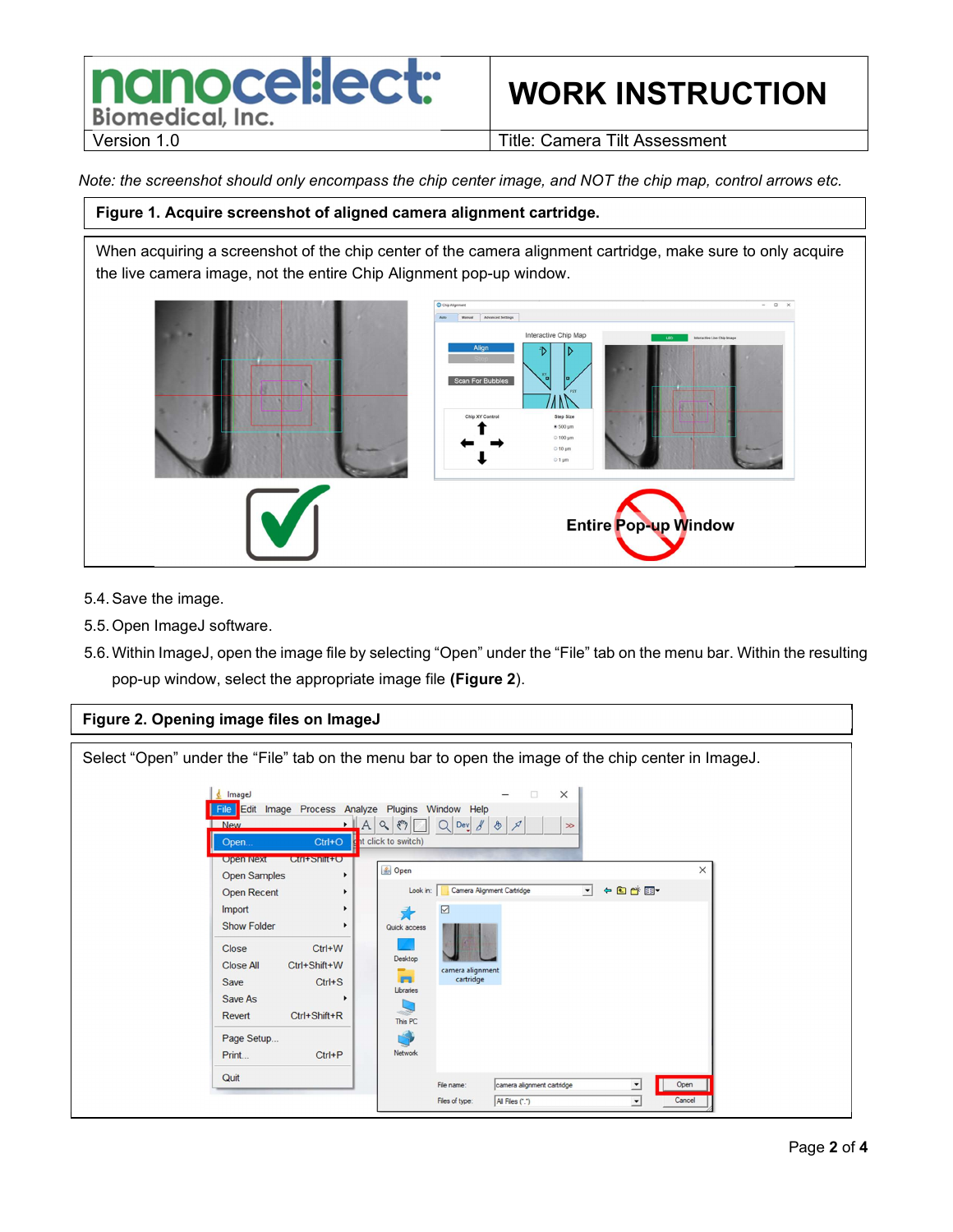

### WORK INSTRUCTION

Version 1.0 **Title: Camera Tilt Assessment** 

- 5.7. Select "Angle tool" and verify the tilt by measuring the following angle (Figure 3):
	- 5.7.1. Move cursor to the top left side of the center channel, left click (Figure 3- point 1).
	- 5.7.2. Drag the yellow line vertically down the inside of the left center channel wall, parallel to the black edge, until reaching the bottom. Left click to set the reference point 2 (Figure 3-point 2).
	- 5.7.3. Carefully drag the yellow line to the right, parallel to the bottom edge of the image. Left-click to set the reference point 3 (Figure 3-point 3).
	- 5.7.4. Click "analyze" in the top main menu and select "measure", or press "ctrl M".
- 5.8. To calculate the tilt, subtract the measured angle value from 90.
- 5.9. Record tilt angle and compare with the Laser Alignment Report value. Maximum acceptable tilt: +/- 1.3 degrees.
- 5.10. If the tilt value meets acceptable criteria, then the camera is deemed straight.
- 5.11. If the tilt is greater than the acceptable criteria, then proceed to "Procedure WOLF 07 Camera Adjustment" to re-adjust the camera.

Figure 3. Utilize ImageJ to assess cartridge tilt of camera.

Import the image of the camera alignment cartridge into ImageJ to measure the degree of tilt of the camera, using the following three reference points.